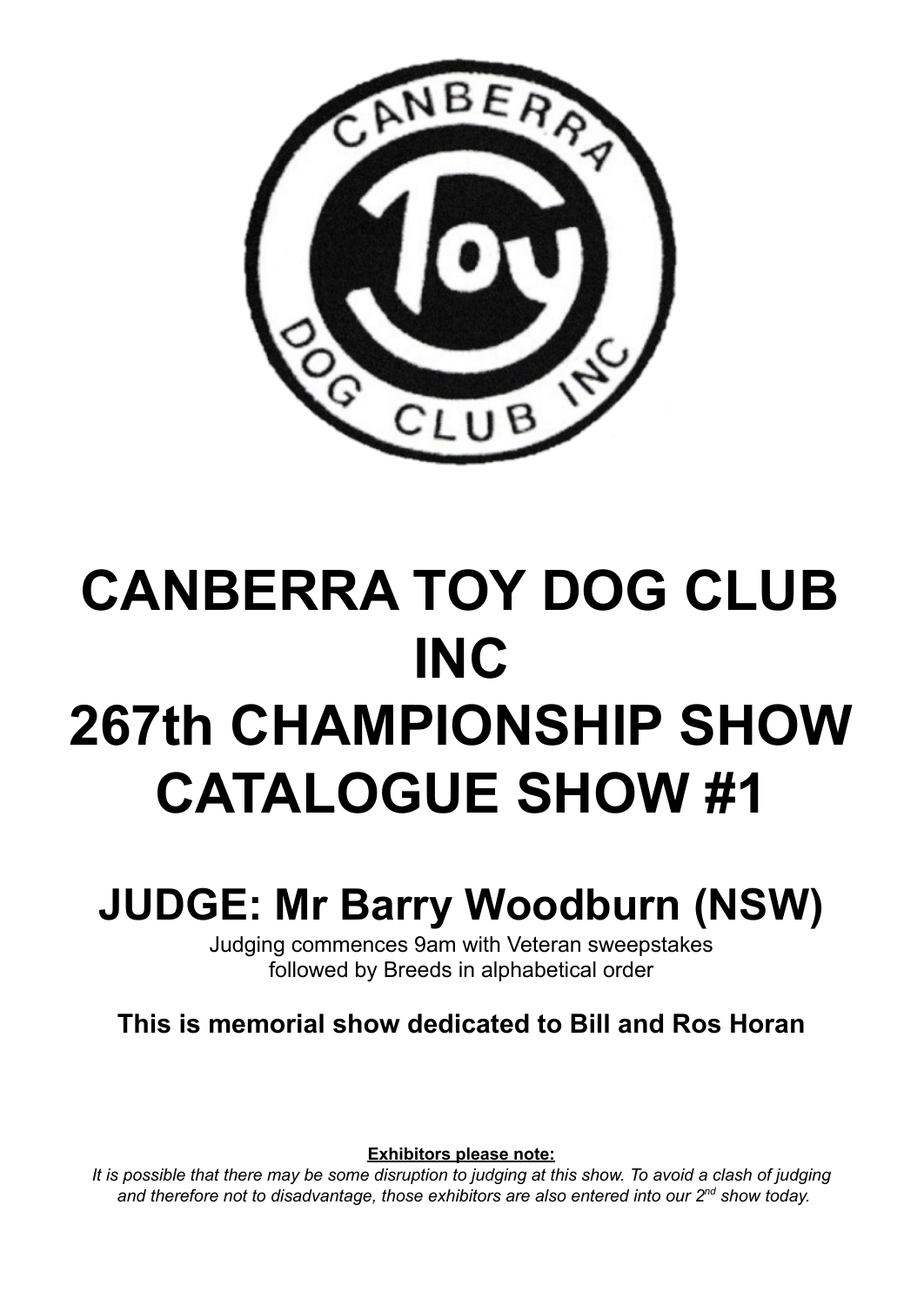This show is conducted under the rules and regulations of Dogs ACT.<br>The Club reserves the right to appoint additional or substitute judges when necessary.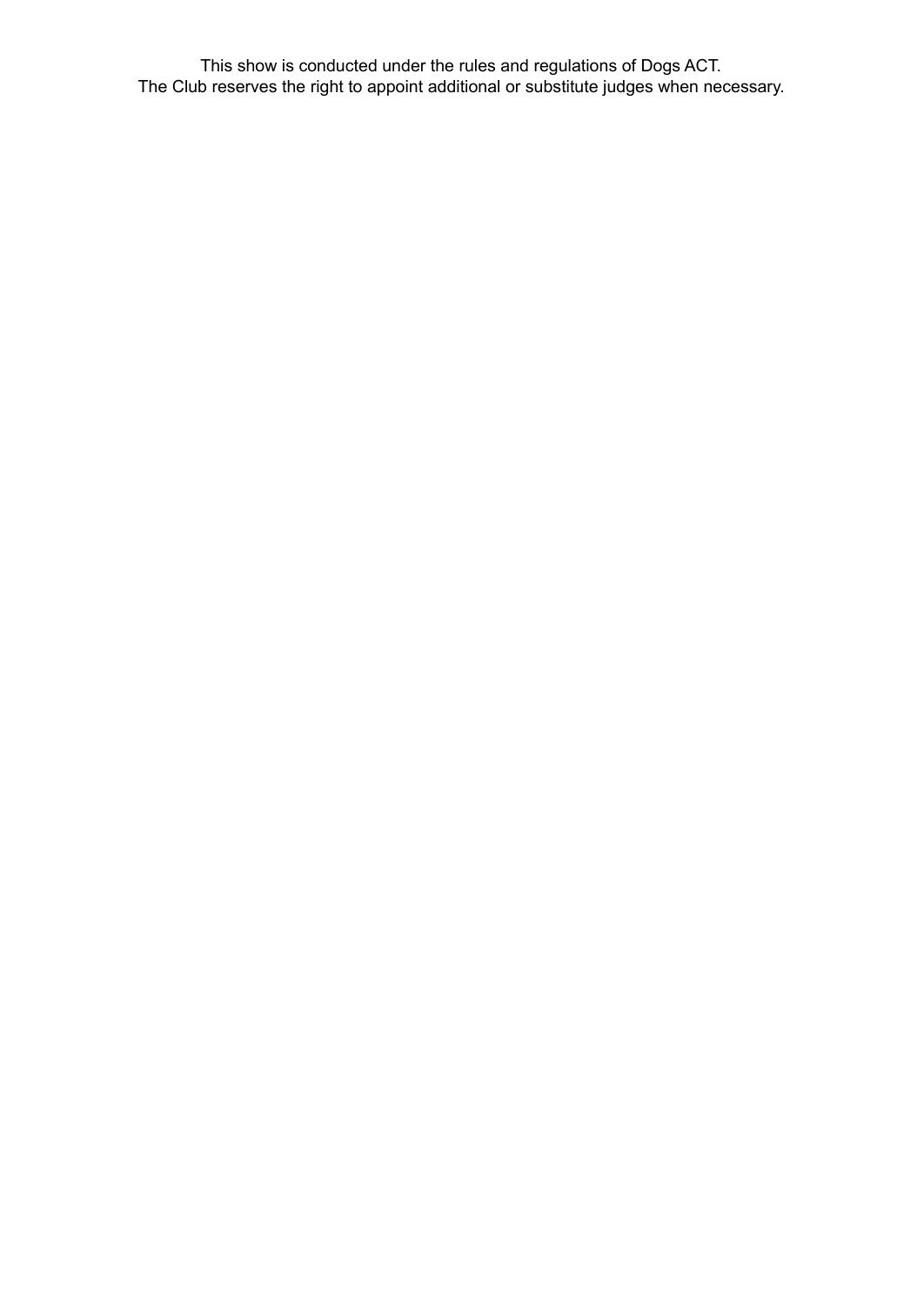|     |                                                                    |     |    |     |    |     |    |     |    | Veteran Sweepstakes - Judge: Mr Barry Woodburn (NSW)                                                    |                                         |
|-----|--------------------------------------------------------------------|-----|----|-----|----|-----|----|-----|----|---------------------------------------------------------------------------------------------------------|-----------------------------------------|
| 17  | 2012                                                               |     |    |     |    |     |    |     |    | Mrs. H & Mrs. B Coulton & Mr P Nichols: NEUT. CH. DUNSFOLD SOLDIER OF FORTUNE CD. RA. 2100371955 02-10- | <b>Cavalier King Charles</b><br>Spaniel |
| 30  | RJ and KA Bell: GRAND CH TZANI RHODA DENDRON 4100219417 05-11-2012 |     |    |     |    |     |    |     |    |                                                                                                         | <b>Griffon Bruxellois</b>               |
| 79  | M Sterrett: SUP CH.ERTAE LEATHER N LACE 2100417427 20-10-2014      |     |    |     |    |     |    |     |    |                                                                                                         | <b>Chinese Crested Dog</b>              |
| 80  | Gail Ransom: SUPREME CH CUBET ABRACADABRA 4100164775 08-10-2008    |     |    |     |    |     |    |     |    |                                                                                                         | Havanese                                |
| 81  | Ms F Darling: CH PACEAWAY BAZZLE BRUSH 4100214395 04-05-2012       |     |    |     |    |     |    |     |    |                                                                                                         | Lowchen                                 |
| 82  | A ROBERTS: MIMBLETOWN MY GOLDEN STAR 2100413216 02-07-2014         |     |    |     |    |     |    |     |    |                                                                                                         | Pomeranian                              |
| 1st | 17                                                                 | 2nd | 81 | 3rd | 82 | 4th | 80 | 5th | 79 |                                                                                                         |                                         |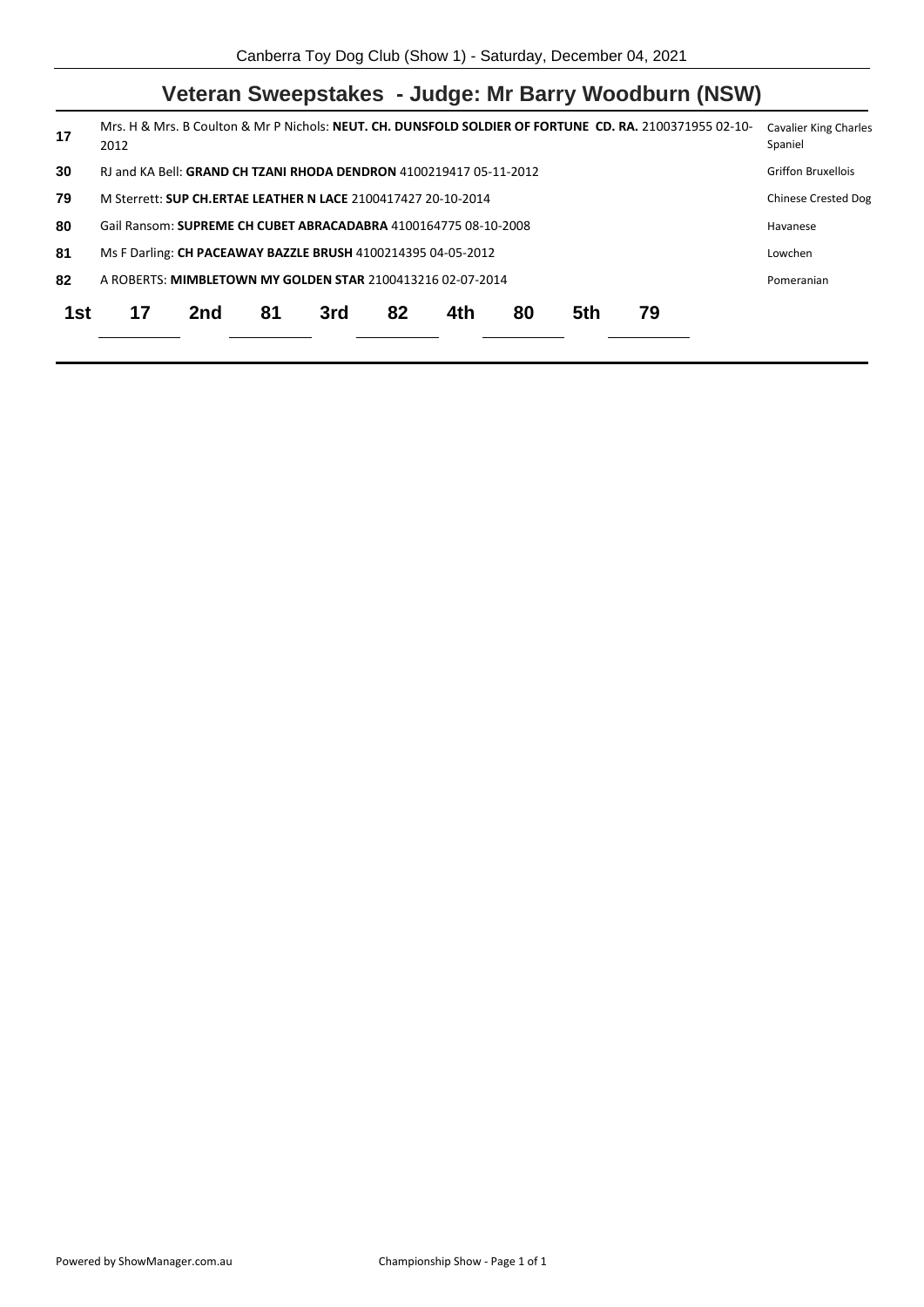### Group 1 - Toy Group

#### Mr Barry Woodburn (NSW)

Start Time:

#### Affenpinscher

#### **Class 2 - Minor Puppy Dog**

1 MRS K A ROLFE: **ELCAVEL KEEPSAKE** 2100564316 29-03- 2021: Simias Cool Papa Bell - Majomarc Kazari Charlize **1st\***

#### **Class 4 - Junior Dog**

| 2<br>Absent | <b>Breshaad Purple Patch</b> |     | <u> MRS K A ROLEE: ELCAVEL BLACK OPAL 2100546333 26-07-</u><br>2020: Am & Aust Ch Tamarin Tarnish (Imp Usa) - Aust Ch |
|-------------|------------------------------|-----|-----------------------------------------------------------------------------------------------------------------------|
| Ch.         | Pts                          | Res |                                                                                                                       |
|             | Class 2a - Minor Puppy Bitch |     |                                                                                                                       |
|             |                              |     | MRS K A ROLFF: <b>ELCAVEL TOP BILLING</b> 2100564317 29-03-                                                           |

2021: Simias Cool Papa Bell - Majomarc Kazari Charlize **1st\***

#### **Class 10a - Australian Bred Bitch**

4 MRS K A ROLFE: **ELCAVEL IM IMPRESSIVE** 2100516935 08- 02-2019: Grand Ch Majomarc Archie - Aust Ch Elcavel **1st**\* UZ-ZUIS: Grand<br>Bohemian Rose

| Ch. |                 | Pts |     | Res |                   |
|-----|-----------------|-----|-----|-----|-------------------|
|     | BOB 3 Bitch Pts |     | - 8 |     | R/Up 1 <b>Dog</b> |

#### Cavalier King Charles Spaniel

#### **Class 3 - Puppy Dog**

5 Cara Letson: **ERTAE TOO COOL FOR SCHOOL** 2100569854 04-05-2021: Ch Suebeau Cool Design - Ch Ertae Nebrasken Wynter **1st\***

#### **Class 5 - Intermediate Dog**

| 6      | M Lu: DAPSEN SUPREME COMMANDER 3100392082 24-    |
|--------|--------------------------------------------------|
| Absent | 03 2019: Ch Marcavan Sorcerers Secrets Ch Dapsen |
|        | Wrecking Ball                                    |
|        | MOC KA DOLEE, FLOAVEL MAACICAL FOUDER 2400E22202 |

7 MRS K A ROLFE: **ELCAVEL MAGICAL ECLIPSE** 2100532303 25-11-2019: Coloora Ice Cold But Hot - Elcavel Amazing Magic Absent

#### **Class 10 - Australian Bred Dog**

| 8      | C Letson & S Arthur: CH SUEBEAU COOL DESIGN                |
|--------|------------------------------------------------------------|
| $1st*$ | 3100376526 01-06-2018: Ch Caribelle Ice Cold But Cool (Ai) |
|        | - Ch. Suebeau Royal Wonder                                 |

#### **Class 11 - Open Dog**

9 L Hutchcraft: **CEELLEN OBERON** 2100487558 23-10-2017: Sup Ch Beljari Chasing The Sun - Ceellen Desdemona **1st**

Ch **8** Pts **8** Res **9**

#### **Class 4a - Junior Bitch**

- 10 M Chalmers: **CHARTRUESE SPRING FEVER** 9100012319 02- 09-2020: Ch Ouzlewell's Bertie Wooster (Imp Uk) - **1st\*** U<sup>9-2020</sup>: Chartruese Smokin Hot But Cool
- 11 M Lu: **DAPSEN SHAKE RATTLE AND ROLL** 3100422279 29- 11-2020: Dapsen Whos Foolin Who - Dapsen Which Witch Is Which Absent
- 12 Mrs. H & Mr. B Coulton: **INNESVEIL BLACK IRIS** 3100414682 27-07-2020: Innesveil Hogans Hero (Ai) - Brades **2nd** <sup>27-07-2020: Innesve<br>Cosmopolitan Lover</sup>

#### **Class 5a - Intermediate Bitch**

13 Ms RR Duffy: **CH CARIBELLE ICY WHISPERS AT CAPERWAY** 3100409355 26-04-2020: Sup Ch Caribelle Icy Cold But Cool - Caribelle Arctic Whisper **1st\***

#### **Class 10a - Australian Bred Bitch**

14 M Lu: **ALEXABELLE TOO SWEET TO TOUCH** 2100553338 13- 11-2020: Caribelle Dont Forget Me - Alexabelle Royal **Connections** Absent

#### **Class 11a - Open Bitch**

15 M Sterrett: **CH ERTAE ROYAL CHALICE** 2100505331 19-08- 2018: Ch Chevalove Royal Sovreign - Ertae Boozy Lady **1st\***

- Ch **15** Pts **9** Res **13** BOB **8 Dog** Pts **12** R/Up **15 Bitch Class 18 - Neuter Dog** 16 MRS K A ROLFE: **NEUT. CH. ELCAVEL BOHEMIAN PRINCE** 2100481624 30-07-2017: Elfking Maker Of Mischief - Ch Absent
- Elcavel Royal Empress 17 Mrs. H & Mrs. B Coulton & Mr P Nichols: **NEUT. CH. DUNSFOLD SOLDIER OF FORTUNE CD. RA.** 2100371955 02- 10-2012: Sup.Ch. Dalvreck Moondust (Imp Uk) - Ch.Neut.Ch **1st\***
- BNOB **17 Dog** Pts **6** R/Up-Res

#### Chinese Crested Dog

#### **Class 4 - Junior Dog**

- 18 M Sterrett: **KARAKUSH BE BRAVE AND SHAVE AT ERTAE**
	- 2100543156 28-06-2020: Sup Ch Folkvar Ultimo At Ertae 1st\* 2100543156 28-06-2020: Sup Ch

#### **Class 10 - Australian Bred Dog**

Dunsfold Isobel

- 19 Mrs P and Mr G Harding: **CH SHERABILL OXFORD LASER STRIKE** 4100302558 09-01-2018: Ch Mano Ponis Cercado (Imp Ltu) - Sh Sherabill Nohair To Be Seen **1st\***
- Ch **19** Pts **7** Res **18**

#### **Class 2a - Minor Puppy Bitch**

20 M Lu: **KARAKUSH COVER ME IN SUNSHINE** 2100561286 26- 03-2021: Sup Ch Karakush Wax On Wax Off - Karakush Harley Quinn Absent

#### **Class 3a - Puppy Bitch**

21 Mrs C Stirling & N Raby: **FUNTOSY HARLY QUIN** 2100559498 03-01-2021: Ch. Dosangeles Valdez Is Coming - **1st** <sup>2100559498 03-01-20</sup>

#### **Class 4a - Junior Bitch**

22 Mrs P and Mr G Harding: **GUILCROFT JACINTA BLUSHES PINK** 2100553262 27-11-2020: Ch Sherabill Oxford Laser **1st** PINN 2100333262 27-11-2020. CH SHEIRTHENG Strike - Ch Ertae Blushing To The Croft

#### **Class 5a - Intermediate Bitch**

- 23 Mrs P and Mr G Harding: **CH ERTAE BLUSHING TO THE**
- **CROFT** 2100514114 25-12-2018: Ch Folkvar Ultimo At Ertae - Ch Etrae Undress To Impress **1st\***

#### **Class 10a - Australian Bred Bitch**

| 24  | M Sterrett: CH ERTAE VELVET VIXEN 2100543129 08-06-                    |
|-----|------------------------------------------------------------------------|
| 1st | 2020: Sup Ch Karakush Wax On Wax Off - Sup Ch. Ertae<br>Leather N Lace |
|     |                                                                        |

| Ch | 23                | <b>Pts</b> | - 9 | <b>Res</b> | -24         |
|----|-------------------|------------|-----|------------|-------------|
|    | BOB 19 Dog Pts 11 |            |     |            | R/Up 18 Dog |

#### **Class 18 - Neuter Dog**

- 25 Mrs P and Mr G Harding: **GUILCROFT JUST LIKE A BANJO** 2100553261 27-11-2020: Ch Sherabill Oxford Laser Strike - **1st**\* 2100553261 27-11-2020: Ch State Blushing To The Croft
- BNOB **25 Dog** Pts **6** R/Up-Res

#### English Toy Terrier (Black & Tan)

#### **Class 11 - Open Dog**

#### 26 N Rowley: **CH YURRUGAR COWBOY CASANOVA**

3100362103 01-07-2017: Am Ch Oakwood V Ebets **1st** 3100362103 01-07-2017: Am Ch Oakwood V Ebets<br>Invincible (Imp Usa) - Yurrugar Lone Star Grace Kelly

#### Ch **26** Pts **6**

#### **Class 4a - Junior Bitch**

27 N Rowley: **YURRUGAR WILD MAGIC** 3100418959 07-11- 2020: Yurrugar Cowboy Casanova - Ch Yurrugar Lioness 1st<sup>\*</sup> <sup>2020: Yur</sup><br>Rampant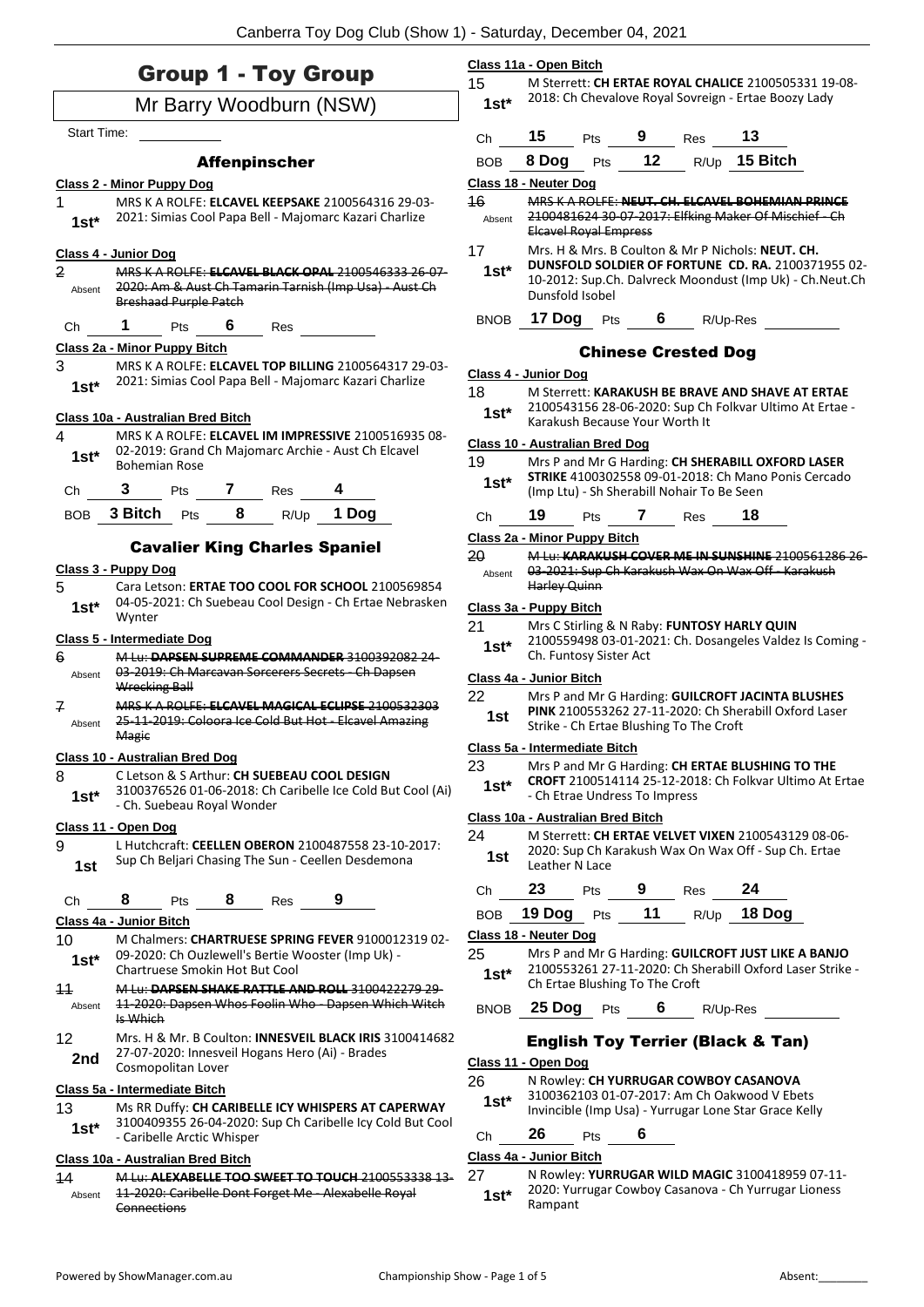| Ch            | 27                                | Pts                     | -6                                 |                                                |                                                                                                                  | СI                   |
|---------------|-----------------------------------|-------------------------|------------------------------------|------------------------------------------------|------------------------------------------------------------------------------------------------------------------|----------------------|
|               | BOB 27 Bitch                      | Pts                     | $\overline{7}$                     | R/Up                                           | 26 Dog                                                                                                           | Cla                  |
|               |                                   |                         |                                    | <b>Griffon Bruxellois</b>                      |                                                                                                                  | 40                   |
|               | <u>Class 11 - Open Dog</u>        |                         |                                    |                                                |                                                                                                                  |                      |
| 28            |                                   |                         |                                    |                                                | RJ and KA Bell: SUPREME CH TZANI ZAZU ZODIAK                                                                     | Cla                  |
| $1st*$        |                                   | Tzani Rhoda Dendron     |                                    |                                                | 2100440541 22-11-2015: Ch Tzani Tigger Brat Bunny - Gr Ch                                                        | 41<br>$\overline{f}$ |
| Ch            | 28                                | Pts                     | 6                                  |                                                |                                                                                                                  | СI                   |
|               | Class 5a - Intermediate Bitch     |                         |                                    |                                                |                                                                                                                  |                      |
| 29<br>$1st^*$ |                                   |                         | Grand Ch Tzani Bellatrix Lestrange |                                                | RJ and KA Bell: CH TZANI GIGGLE MCDIMPLES 2100521338<br>21-06-2019: Ch Grand. Ch Supreme. Ch Tzani Zazu Zodiak - | B                    |
| Сh            | 29                                | Pts                     | 6                                  |                                                |                                                                                                                  | <u>Cla</u>           |
| <b>BOB</b>    | 28 Dog                            | Pts                     | $\overline{7}$                     |                                                | R/Up 29 Bitch                                                                                                    | 42                   |
|               | Class 18a - Neuter Bitch          |                         |                                    |                                                |                                                                                                                  | F                    |
| 30            |                                   |                         |                                    |                                                | RJ and KA Bell: GRAND CH TZANI RHODA DENDRON                                                                     |                      |
| Absent        |                                   |                         |                                    |                                                | 4100219417 05-11-2012: Ch Donzeata Royal Star (Imp Uk) -                                                         | B                    |
|               |                                   | Ch Tzani Isadora Duncan |                                    |                                                |                                                                                                                  |                      |
| <b>BNOB</b>   |                                   | Pts                     |                                    | R/Up-Res                                       |                                                                                                                  | Cla                  |
|               |                                   |                         | <b>Havanese</b>                    |                                                |                                                                                                                  | 43                   |
|               |                                   |                         |                                    |                                                |                                                                                                                  | A                    |
| 31            | Class 3 - Puppy Dog               |                         |                                    |                                                | Gail Ransom: KARYME XTRAORDINARY MOON                                                                            |                      |
| 1st*          |                                   |                         |                                    |                                                | 2100557508 18-12-2020: Cib Supreme Ch Karyme                                                                     | B                    |
|               |                                   |                         |                                    |                                                | Heartbeat Atmy Feet - Ch Karyme Moon Face                                                                        |                      |
|               | Class 4 - Junior Dog              |                         |                                    |                                                |                                                                                                                  |                      |
| 32            |                                   |                         |                                    |                                                | Jenny Whitney: KARYME TAKE THE LEAD 2100551526 16-                                                               | <u>Cla</u><br>44     |
| 1st           |                                   |                         | Cib Grand Ch Karyme Peloton        |                                                | 10-2020: Cib Supreme Ch Karyme Heartbeat Atmy Feet -                                                             |                      |
|               | Class 10 - Australian Bred Dog    |                         |                                    |                                                |                                                                                                                  |                      |
| 33            |                                   |                         |                                    |                                                | Gail Ransom: CH KARYME FUNKY SPACEMAN 2100506632                                                                 |                      |
| $1st^*$       |                                   | Karyme Moon Face        |                                    |                                                | 08-08-2018: Supreme Ch Karyme Heartbeat Atmy Feet - Ch                                                           | CI<br>Cla            |
|               | 33                                |                         | 8                                  |                                                | 32                                                                                                               | 45                   |
| Сh            |                                   | Pts                     |                                    | Res                                            |                                                                                                                  |                      |
| 34            | Class 4a - Junior Bitch           |                         |                                    |                                                | Tracy Stewart: KARYME QUEEN OF OZ 2100544123 14-06-                                                              |                      |
| $1st^*$       |                                   |                         |                                    |                                                | 2020: Havabella Tree Of Life - Ch Karyme Moon Face                                                               | <u>Cla</u>           |
|               |                                   |                         |                                    |                                                |                                                                                                                  | 46<br>$\overline{1}$ |
|               | Class 10a - Australian Bred Bitch |                         |                                    |                                                |                                                                                                                  |                      |
| 35            |                                   |                         |                                    |                                                | Gail Ransom: KARYME QUEEN OF THE GALAXY                                                                          | <u>Cla</u>           |
| $1st*$        |                                   | Karyme Moon Face        |                                    |                                                | 2100544122 14-06-2020: Havabella Tree Of Life - Ch                                                               | 47                   |
| 36            |                                   |                         |                                    |                                                | N Rowley: ANANDA WALKED ME HOME 3100411464 11-                                                                   | f                    |
| 2nd           |                                   |                         |                                    |                                                | 06-2020: Shellbears Does Your Mother Know - Ch Ananda                                                            |                      |
|               |                                   | Goodnight And Go        |                                    |                                                |                                                                                                                  | СI                   |
|               | Class 11a - Open Bitch            |                         |                                    |                                                |                                                                                                                  | B                    |
| 37            |                                   |                         |                                    |                                                | Tracy Stewart: CIB & GRAND CHAMPION KARYME                                                                       |                      |
| $1st^*$       |                                   |                         |                                    | To Play (Imp Fin) - Aust. Ch. Karyme Ab Initio | PELOTON 2100438503 21-09-2015: Sup. Ch. Jatakabi's Love                                                          | <u>Cla</u>           |
| Ch            | 35                                | Pts                     | 9                                  | Res                                            | 37                                                                                                               | 48                   |
| BOB           | 33 Dog                            | Pts                     | 12 <sup>°</sup>                    |                                                | R/Up 35 Bitch                                                                                                    |                      |
|               |                                   |                         |                                    | <b>Italian Greyhound</b>                       |                                                                                                                  | <u>Cla</u>           |
|               | Class 4 - Junior Dog              |                         |                                    |                                                |                                                                                                                  | 49                   |
| 38            |                                   |                         |                                    |                                                | Ms B McAlpine: KOATIPONI DUST N BONES 2100550624                                                                 | ŕ                    |
| Absent        |                                   |                         |                                    |                                                | 07-10-2020: Am.Ch Maplewood'S Ya Wanna Make A Bet (                                                              |                      |
|               |                                   |                         |                                    | Imp Usa) Ch Koatiponi Bonita Catari            |                                                                                                                  | СI                   |

#### **Class 11 - Open Dog**

39 Maureen Friend: **SUPREME CH OAKWAY REIGN OV FAME** 4100303240 16-02-2018: Ch Uwharrie Artesia Outback **1st** 4100303240 16-02-2018: Ch Uwharrie Ar<br>Flyer ( Imp Usa ) - Ch Oakway Gold Reign

| Ch                                | 39                           | Pts 6                                 |                | Res                  |                                                                                                                                                            |  |
|-----------------------------------|------------------------------|---------------------------------------|----------------|----------------------|------------------------------------------------------------------------------------------------------------------------------------------------------------|--|
| Class 4a - Junior Bitch           |                              |                                       |                |                      |                                                                                                                                                            |  |
| 40<br>1st*                        |                              | Ch Oakway Dreams Of Karma             |                |                      | Maureen Friend: SHERABILL DREAMS OV FAME<br>4100346368 30-11-2020: Sup Ch Oakway Reign Ov Fame -                                                           |  |
| Class 10a - Australian Bred Bitch |                              |                                       |                |                      |                                                                                                                                                            |  |
| 41<br>Absent                      |                              | Make A Bet Ch Koatiponi Bonita Catari |                |                      | Ms B McAlpine: KOATIPONI SWEET CHILD O MINE<br>2100550626 07-10-2020: Am.Ch Maplewood'S Ya Wanna                                                           |  |
|                                   | Ch 40 Pts 6 Res              |                                       |                |                      |                                                                                                                                                            |  |
|                                   |                              |                                       |                |                      | BOB 39 Dog Pts 7 R/Up 40 Bitch                                                                                                                             |  |
|                                   |                              |                                       |                | <b>Japanese Chin</b> |                                                                                                                                                            |  |
| Class 5 - Intermediate Dog        |                              |                                       |                |                      |                                                                                                                                                            |  |
| 42                                |                              | Lionheart Mi Marishaten               |                |                      | Margot Keast: US CH ASANS MISSING LINK TS42520102 12-<br>Absent 03 2019: Us Gchb Ch Mystikes Paragon At Asans Us Ch                                        |  |
| BOB-Ch                            |                              | <b>Pts</b>                            |                |                      |                                                                                                                                                            |  |
|                                   |                              |                                       | Lowchen        |                      |                                                                                                                                                            |  |
| Class 3a - Puppy Bitch            |                              |                                       |                |                      |                                                                                                                                                            |  |
| Absent                            |                              |                                       |                |                      | Mr A Ikin, Mr D Smith & Ms B McAlpine: SHYSU BLACK<br>MAGIC 2100558240 21-01-2021: Ch Golbourne Jimmy<br>Choo (Imp Uk) Sup.Ch Kristarz The Magic Word      |  |
| BOB-Ch                            |                              | Pts                                   |                |                      |                                                                                                                                                            |  |
|                                   |                              |                                       | <b>Maltese</b> |                      |                                                                                                                                                            |  |
| Class 3 - Puppy Dog               |                              |                                       |                |                      |                                                                                                                                                            |  |
| 44<br>$1st^*$                     |                              | White Kr (Imp Kor)                    |                |                      | Mrs Cristina Goodman: ANGELOFWHITE SMOOTH<br>OPERATOR AT SOYEUX 3100425354 30-01-2021: Kor Ch<br>Kimba Of Angela White Kr (Imp Kor) - Kor Ch Joy Of Angela |  |
| Ch                                | 44                           | <b>Pts</b>                            | 6              |                      |                                                                                                                                                            |  |
|                                   | Class 2a - Minor Puppy Bitch |                                       |                |                      |                                                                                                                                                            |  |

| Cristina Goodman: SOYEUX BUTTERFLY EFFECT |  |
|-------------------------------------------|--|

2100565794 26-03-2021: Funny Ladies Andy (Imp Jpn) - My Swee Music Carmina Burana (Imp Pol) **1st\***

#### **Class 4a - Junior Bitch**

| 46     | Mrs Cristina Goodman: SOYEUX DIAMONDS IN THE SKY     |
|--------|------------------------------------------------------|
| Absent | 2100553116 29-10-2020: Patrician Phinneas (Imp Nz) - |
|        | Soyeux Synchronicity                                 |

#### **Class 5a - Intermediate Bitch**

| 47     | Mrs Cristina Goodman: CH SOYEUX IMAGINE 2100542446                             |
|--------|--------------------------------------------------------------------------------|
| $1st*$ | 17-05-2020: Supreme Ch Soyeux Star Lord - Nz Ch Patrician<br>Pheodora (Imp Nz) |

| Ch | 47             | <b>Pts</b> | Res | 45                   |
|----|----------------|------------|-----|----------------------|
|    | BOB 44 Dog Pts |            |     | R/Up <b>47 Bitch</b> |

#### Papillon

- 48 Max Walker: **WAIWILTA HERE COMES THE SON**
- 3100422954 05-01-2021: Seyoso My Straight A Student Waiwilta Willows Wispa **1st\***

#### **Class 4 - Junior Dog**

| 49     | Ms S Matthews & Mr W Kelly: FORSVAR I WILL PLAY WITH      |
|--------|-----------------------------------------------------------|
| $1st*$ | <b>WHITE 2100548074 24-09-2020: Penbryn Peter Pumpkin</b> |
|        | Eater - Forsvar Expresso Kisses                           |

| . |  | PS<br>__ | . |
|---|--|----------|---|
|   |  |          |   |

#### **Class 4a - Junior Bitch**

50 Ms S Matthews & Mr W Kelly: **FORSVAR SIREN CONNECTION** 2100548075 24-09-2020: Penbryn Peter **1st CONNECTION** 2100548075 24-09-2020:<br>Pumpkin Eater - Forsvar Expresso Kisses

```
Ch 50 Pts 6
```

```
BOB 49 Dog Pts 8 R/Up 48 Dog
```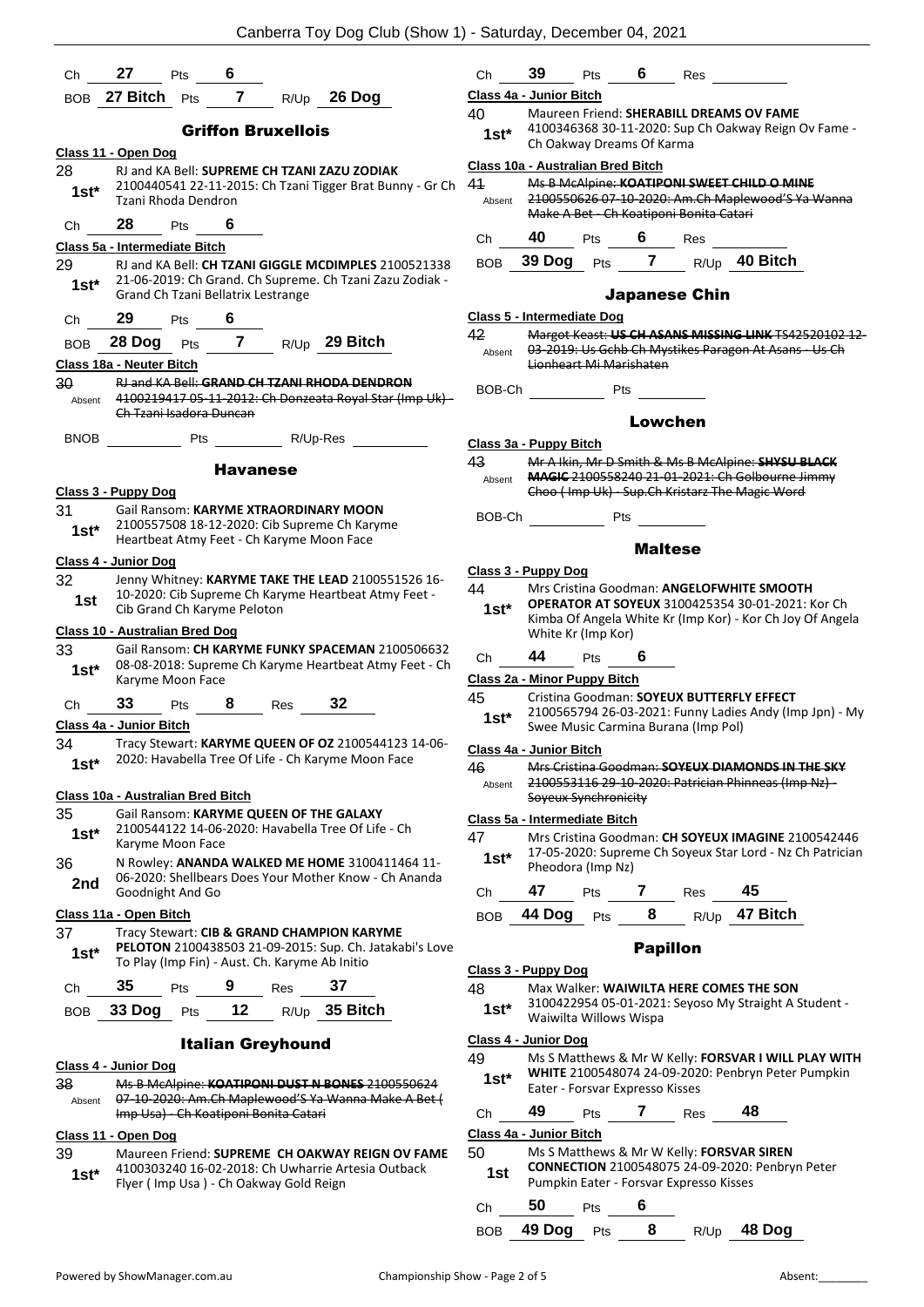#### **Class 18a - Neuter Bitch** 51 Mrs P and Mr G Harding: **NEUT CH AND CH GUILCROFT CALL ME MISS KACI J** 2100485201 13-10-2017: Ch **1st\* CALL IVIE IVILS NACLE**<br>**1st\* Gypsylinc All Of A Sudden - Ch Guilcroft Laissez Faire** BNOB **51 Bitch** Pts **6** R/Up-Res Pekingese **Class 3 - Puppy Dog** 52 Carmel Bauerle: **WAAINI USS TOLSA** 2100564124 14-04- 2021: Am Grch Fuchi Eli Ven-Mar (Imp Usa) - Waaini Called Ya Bluff **1st\* Class 10 - Australian Bred Dog** 53 Carmel Bauerle: **CH GLENROYAL LORD OF THE DRAGONS** 4100332294 14-01-2020: Ch Waaini Gifta G Old - Glenroyal **2nd** <sup>4100332294 14-<br>Da Vincis Lyrical</sup> 54 P Jones: **ORMALU GIORGIO ARMANI** 4100302224 19-01- 2018: Ch St Sanja Military Tu Step To Ormalu - Ch Ormalu **1st**\* 2018: Ch St Sanja M<br>Cristabal Balenciaga Ch **54** Pts **8** Res **53 Class 1a - Baby Puppy Bitch** 55 P&M Schaufler: **WAAINI HELLO DOLLY** 2100567450 08-06- 2021: Am Grch Fuchi Eli Ven-Mar (Imp Usa) - Waaini Fancy 1st<sup>\*</sup> <sup>2021: Am</sup><br>Bloomers **Class 4a - Junior Bitch** 56 Peter Jones: **KHYLEINI TIGER LILY** 7100047147 12-09-2020: 1st\* Sup Ch Khyleini Call Me Digger - Ch Khyleini Letz Get Loud Ch **56** Pts **6** BOB **54 Dog** Pts **9** R/Up **53 Dog** Pomeranian **Class 2 - Minor Puppy Dog** 57 Mrs P Cassidy: **TUPISHKA HEEZ FOREVER TOASTED** 2100561125 04-04-2021: Ch. Tupishka Totally Toasted - 1st\* <sup>2100561125</sup> 04-04-2021; CI<br>Tupishka Honey Im Toasted **Class 4 - Junior Dog** 58 A ROBERTS: **MIMBLETOWN DASHING N DEBONAIR** 2100552651 23-09-2020: Thai Silk Tango And Cash (Imp Ita) - Difiore Red Hot On Your Toes **1st\* Class 5 - Intermediate Dog** 59 YVETTE ROLFE: **FERONA THE INTIMIDATOR** 2100520474 07-05-2019: Ch Ferona Great Expectations - Ferona La Venere Nera **1st Class 10 - Australian Bred Dog** 60 Tahlia Wilson: **FERONA DANGER ZONE** 2100503143 12-07- 2018: Intch Ch 007Secretagentforuk (Imp Ita) - Ferona **1st**\* <sup>2018:</sup> Inten Ch OU/Se<br>Diamonds R Xquisite **Class 11 - Open Dog** 61 A ROBERTS: **THAI SILK TANGO AND CASH (IMP ITA)** RKF4889231 21-05-2017: Dreamteam White Pico - **3rd** RKF4889231 21-05-2017: Dreamt Dreamteam Autumn In My Heart 62 Mr Brett Abraham: **CH. POMQUEST LEST WE FORGET** 4100307263 05-06-2018: Ch. Pomquest True Blue - Ch. **2nd** <sup>4100307263 05-06-2018:<br>Pomquest Now N Forever</sup> 63 YVETTE ROLFE: **FERONA WATCH OUT HERE I COME** 2100527635 29-08-2019: Ferona Danger Zone - Ferona Won Magic Moment **1st\*** Ch **63** Pts **12** Res **57 Class 1a - Baby Puppy Bitch**

- 
- 64 Mrs P Cassidy: **TESONA TOASTED ME A KISS** 2100568053 13-06-2021: Ch. Tupishka Totally Toasted - Corentin Born 1st\* <sup>13-Ub-2</sup><br>To Sing

#### **Class 3a - Puppy Bitch**

65 A ROBERTS: **MIMBLETOWN HEARTS DESIRE** 2100554910 07-01-2021: Arderne A Chip From My Hart - Mimbletown 1st\* U/-U1-2021: Ardern<br>Gilded Morningstar

#### **Class 5a - Intermediate Bitch**

- 66 A ROBERTS: **MIMBLETOWN GILDED BRIGHTFLAME** 2100531549 01-11-2019: Thai Silk Tango And Cash (Imp Ita)
- Ch. Mimbletown My Golden Star **1st\***
- 67 YVETTE ROLFE: **FERONA LETS DRESS TO IMPRESS** 2100527637 29-08-2019: Ferona Danger Zone - Ferona 2nd <sup>2100527637</sup><br>Won Magic Moment

#### **Class 10a - Australian Bred Bitch**

68 YVETTE ROLFE: **FERONA DIAMENTES AT DUSK** 2100527638 29-08-2019: Ferona Danger Zone - Ferona Won Magic 1st <sup>29-08-20</sup><br>Moment

| Ch | 66 Pts 9 |  | Res | 68                                |
|----|----------|--|-----|-----------------------------------|
|    |          |  |     | BOB 66 Bitch Pts $16$ R/Up 63 Dog |

#### Pug

#### **Class 5 - Intermediate Dog**

- 69 Jenny Whitney: **GUPALSZIV ORANGE THE NEW BLACK**
- 2100539127 08-02-2020: Am Ch Casa Blancas Black Gold For Strom (Usa) - Ch Kabova Not Going Black **1st\***

#### **Class 10 - Australian Bred Dog**

- 70 Jenny Whitney: **CH KABOVA ON A ROLL** 2100505556 28-08-
	- 2018: Graffyti Wayward Son (Ai) Ch Kabova Move Aside **1st** <sup>2018</sup>: Graffyti W<br>Shes Arrived (Ai)

#### **Class 11 - Open Dog**

| 71     | Jenny Whitney: C.I.B SUP CH KABOVA CROWDED HOUSE      |
|--------|-------------------------------------------------------|
| Absent | 2100473021 21-03-2017: Ch Troycole Wheres The Sauce - |
|        | Ch Kabova Little Black Dress                          |

| Ch | 69 | Pts | Res | 70 |
|----|----|-----|-----|----|
|    |    |     |     |    |

#### **Class 4a - Junior Bitch**

| 72<br>$1st*$ | Jenny Whitney: KABOVA BLAME IT ON THE BOOGIE<br>2100546948 06-08-2020: Can Ch & Aust Ch Roses Sharp<br>Dressed Man (Imp Can) - Ch Pickapug Blame It On Rio |
|--------------|------------------------------------------------------------------------------------------------------------------------------------------------------------|
|              | Class 10a - Australian Bred Bitch                                                                                                                          |
| 73           | Jenny Whitney: KABOVA NIGHT FEVER 2100545757 07-07-                                                                                                        |

| , J    | $J$ , willing the property in the first stress for $J$ , $J$ , $J$ |
|--------|--------------------------------------------------------------------|
| $1st*$ | 2020: Can Ch & Aust Ch Roses Sharp Dressed Man (Imp                |
|        | Can) - Ch Kabova Single At Heart                                   |

#### **Class 11a - Open Bitch**

| 74     | Jenny Whitney: CH KABOVA STAND MY GROUND             |
|--------|------------------------------------------------------|
| $1st*$ | 2100532449 15-12-2019: Ch Kabova Last Man Standing - |
|        | Sharlea Platinum Skye                                |

- Ch **72** Pts **8** Res **74**
- BOB **69 Dog** Pts **10** R/Up **72 Bitch**

#### **Class 18 - Neuter Dog**

- 75 G Smith & R Wilson: **NEUTER CH CAVHILL READY TO RUMBLE** 2100471285 30-01-2017: Ch Kabova Mad Max - 1st\* **RUINIBLE 2100471**<br>Cavhill Black Pearl
- BNOB **75 Dog** Pts **6** R/Up-Res

#### Tibetan Spaniel

#### **Class 2 - Minor Puppy Dog** 76 F Westwood: **WESTNTIB RAFIKI** 2100561132 29-03-2021:

Ch Westntib Hey Buster Move - Ch Parkwell New Beginnings **1st\***

#### **Class 10 - Australian Bred Dog**

77 Mrs.M. West: **GRAND.CH.ZYNAGI CHANDO CHAMPAGNE** 2100489901 15-12-2017: Ch.Telavier Reminis - Ch.Zynagi Golden Amulat **1st\*** Ch **77** Pts **7** Res **76**

**Class 5a - Intermediate Bitch**

78 Mrs.M. West: **CH.KHYISENGE TAKE A BREATH (IMP NZ)** 05412-2019 04-06-2019: Am.Ch.Odeanhaus Second Chapter (Imp Usa) - Dorjie Indira **1st\***

|    |                  | Chapter (lilip Osa) - Doi jie mulia |   |  |               |  |
|----|------------------|-------------------------------------|---|--|---------------|--|
| Ch | 78               | <b>Pts</b>                          |   |  |               |  |
|    | BOB 78 Bitch Pts |                                     | 8 |  | $R/Up$ 77 Dog |  |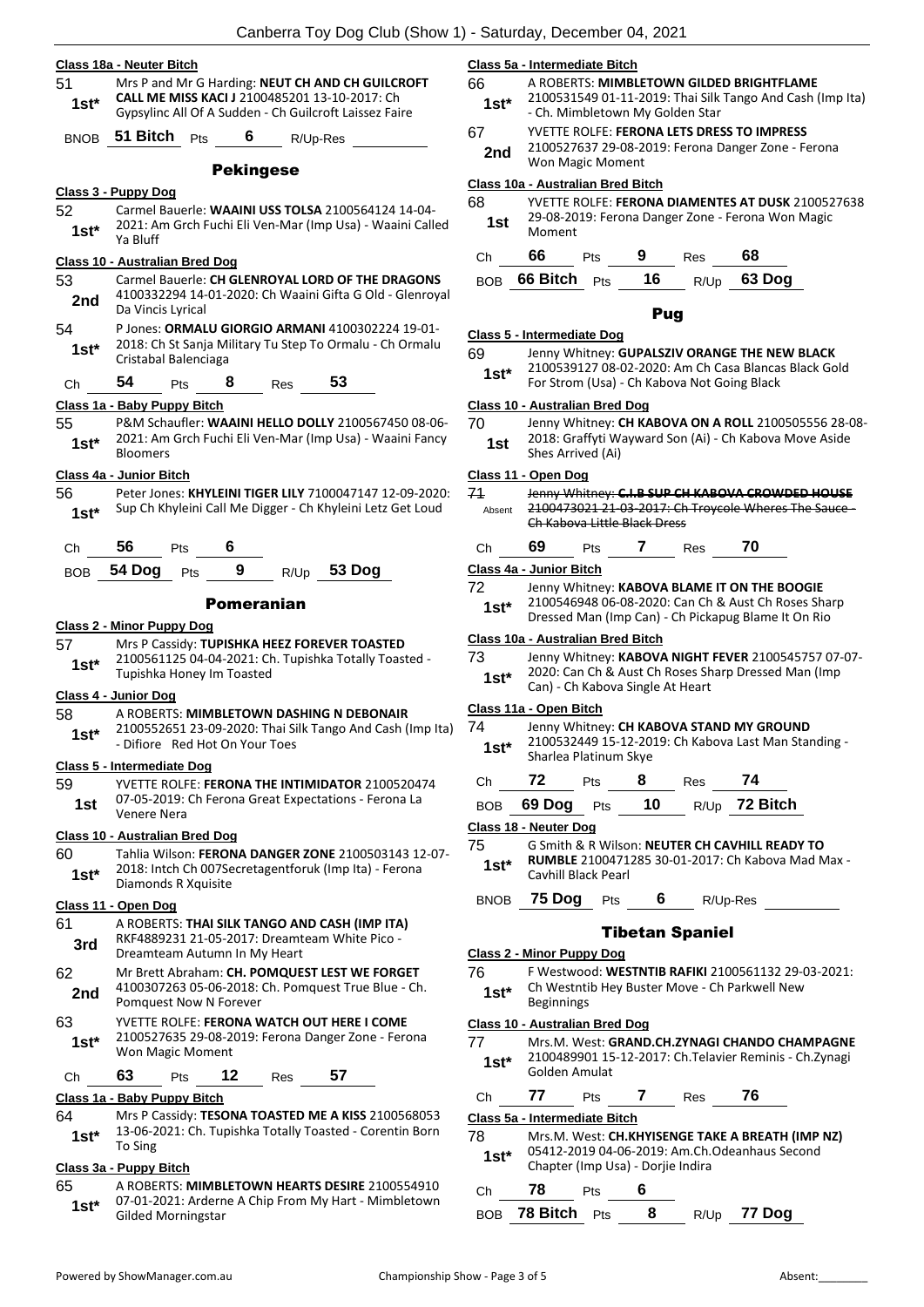## Group 1 - Specials

| <b>Best</b>   | 54   | <b>Pekingese</b>                                                                         |
|---------------|------|------------------------------------------------------------------------------------------|
| Pts: 25       |      | P Jones: Ormalu Giorgio Armani                                                           |
| R/Up          | 33   | <b>Havanese</b>                                                                          |
| Pts: 15       |      | Gail Ransom: Ch Karyme Funky Spaceman                                                    |
|               |      |                                                                                          |
| <b>Baby</b>   | 55 — | <b>Pekingese</b>                                                                         |
|               |      | P&M Schaufler: Waaini Hello Dolly                                                        |
| <b>Minor</b>  | 57   | Pomeranian                                                                               |
|               |      | Mrs P Cassidy: Tupishka Heez Forever Toasted                                             |
| <b>Puppy</b>  | 44   | <b>Maltese</b>                                                                           |
|               |      | Mrs Cristina Goodman: ANGELOFWHITE SMOOTH<br><b>OPERATOR AT SOYEUX</b>                   |
|               |      |                                                                                          |
| <b>Junior</b> | 72   | Pug<br>Jenny Whitney: Kabova Blame It On The Boogie                                      |
|               |      |                                                                                          |
| <b>Inter</b>  | 66   | Pomeranian<br>A ROBERTS: MIMBLETOWN GILDED BRIGHTFLAME                                   |
| Aus Br        | 54   | <b>Pekingese</b>                                                                         |
|               |      | P Jones: Ormalu Giorgio Armani                                                           |
| Open          | 15   | <b>Cavalier King Charles Spaniel</b><br>M Sterrett: CH FRTAF ROYAL CHALICF               |
|               |      |                                                                                          |
|               |      | <b>Neuter</b>                                                                            |
|               |      |                                                                                          |
| <b>Best</b>   | 17   | <b>Cavalier King Charles Spaniel</b>                                                     |
| Pts: 9        |      | Mrs. H & Mrs. B Coulton & Mr P Nichols: NEUT. CH.<br>DUNSFOLD SOLDIER OF FORTUNE CD. RA. |
|               | 75   |                                                                                          |
| R/Up          |      | Pug<br>G Smith & R Wilson: Neuter CH Cavhill Ready To Rumble                             |
|               |      |                                                                                          |

| Finish | Absent |  |
|--------|--------|--|
|--------|--------|--|